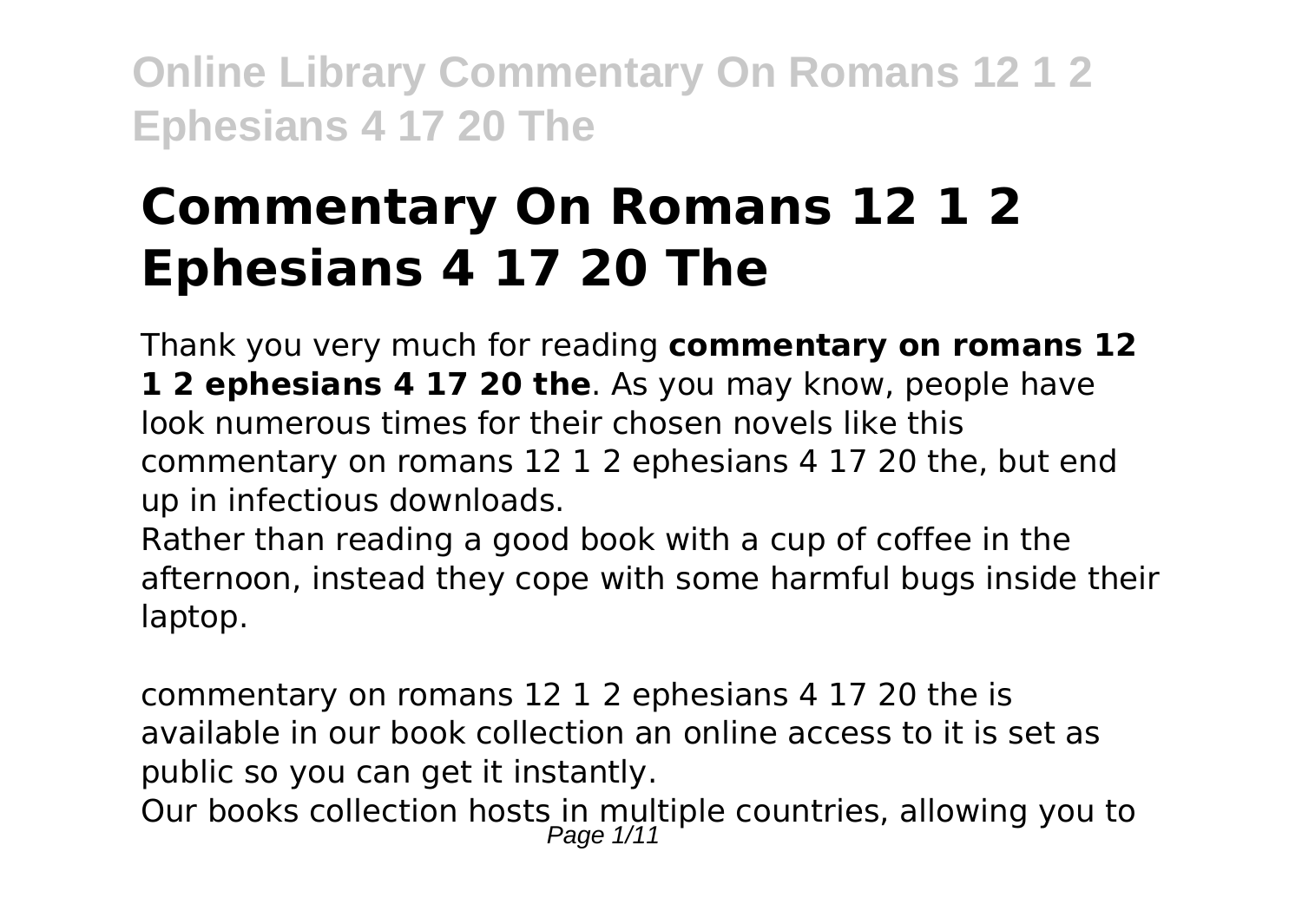get the most less latency time to download any of our books like this one.

Kindly say, the commentary on romans 12 1 2 ephesians 4 17 20 the is universally compatible with any devices to read

From romance to mystery to drama, this website is a good source for all sorts of free e-books. When you're making a selection, you can go through reviews and ratings for each book. If you're looking for a wide variety of books in various categories, check out this site.

**Romans 12:1 - Meaning and Commentary on Bible Verse** Commentary on Romans 12:1,2 (Read Romans 12:1,2) The apostle having closed the part of his epistle wherein he argues and proves various doctrines which are practically applied, here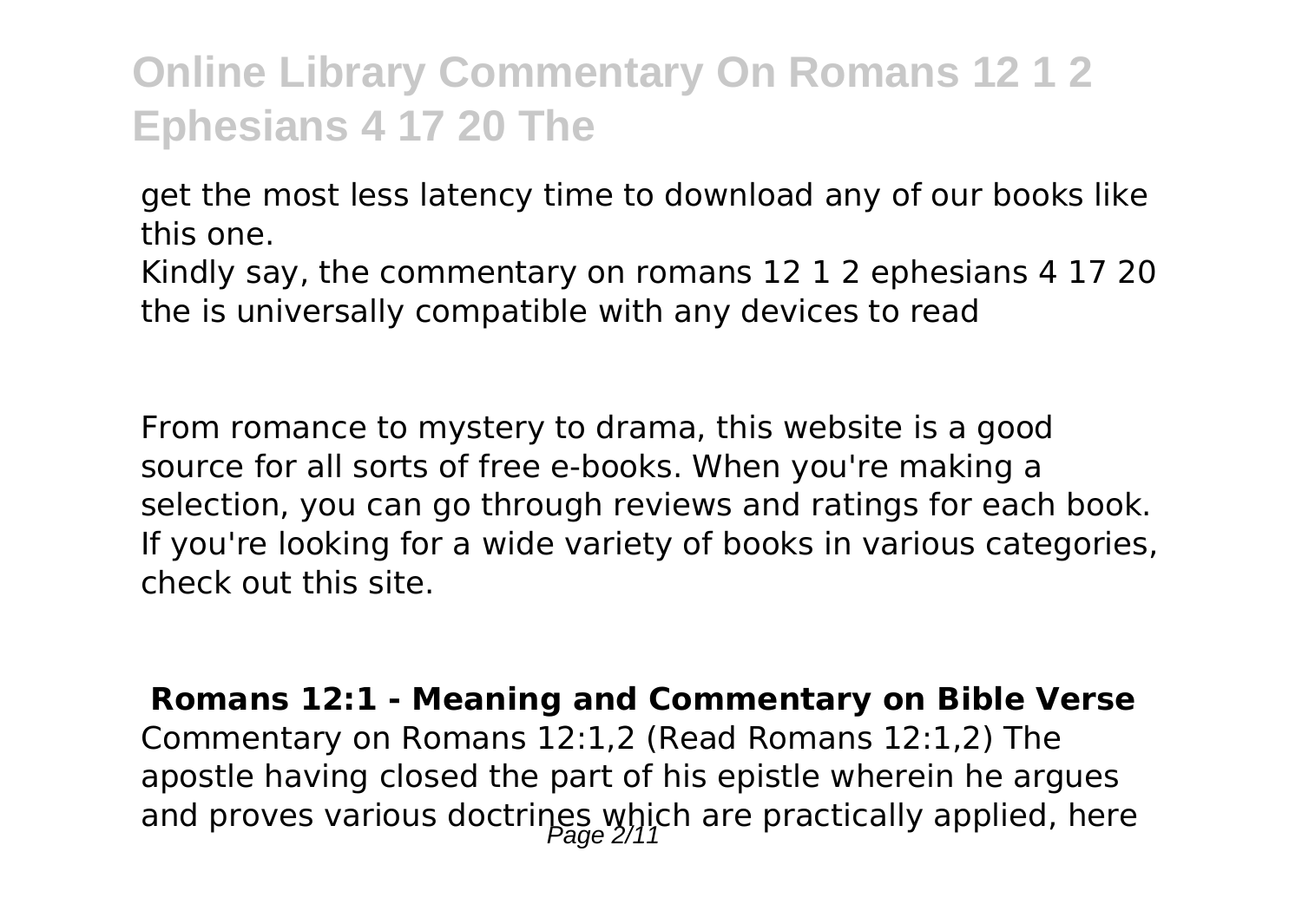urges important duties from gospel principles. He entreated the Romans, as his brethren in Christ, by the mercies of God, to present their bodies as a living ...

**Romans 12 Bible Commentary - Matthew Henry (concise)** Biblical Commentary (Bible study) Romans 12:1-2. EXEGESIS: ROMANS 12:1-2. PRESENT YOUR BODIES A LIVING SACRIFICE. 1 Therefore I urge you, brothers, by the mercies of God, to present your bodies a living sacrifice, holy, acceptable (Greek: euareston—well-pleasing) to God, which is your spiritual (Greek: logiken—rational, genuine, true) service (Greek: latreian—service).

#### **14. The New Mind (Romans 12) | Bible.org**

Romans 1:12. Τοῦτο δέ ἐστι, Moreover, that is) He explains the words, to see you, etc. He does not say, Moreover, that is, that I may bring you into the form of a regularly constituted church.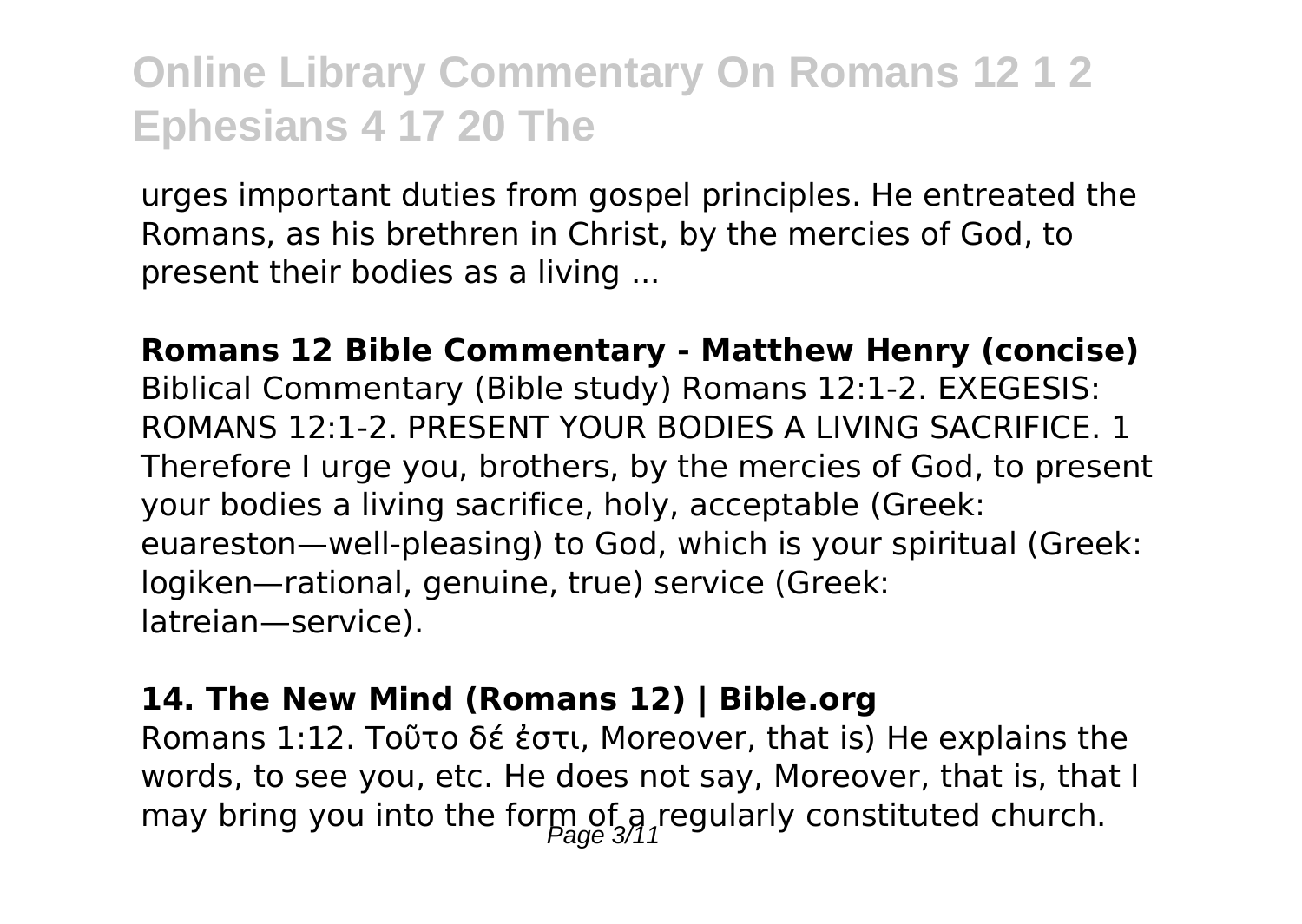## **Romans 12:1 - Therefore I urge... - Verse-by-Verse Commentary**

Romans 12:1. I beseech you therefore, brethren, by the mercies of God, &c.] The apostle having finished the doctrinal part of this epistle, proceeds to that which is more practical; and enforces the several duties of religion, upon the principles he had before laid down, a method generally observed by him in all his epistles.

## **Romans 12 Commentary - Commentary Critical and Explanatory ...**

Commentary on Romans 12:1-8 . Mark Reasoner | 0 Comments. Facebook-twitter-g+-LinkedIN-Email. Print. While the argument of the letter to the Romans opened with a preoccupation regarding God's anger (1:18-32), this section of the letter opens with an embrace of God's  $\frac{1}{2}$  mercies.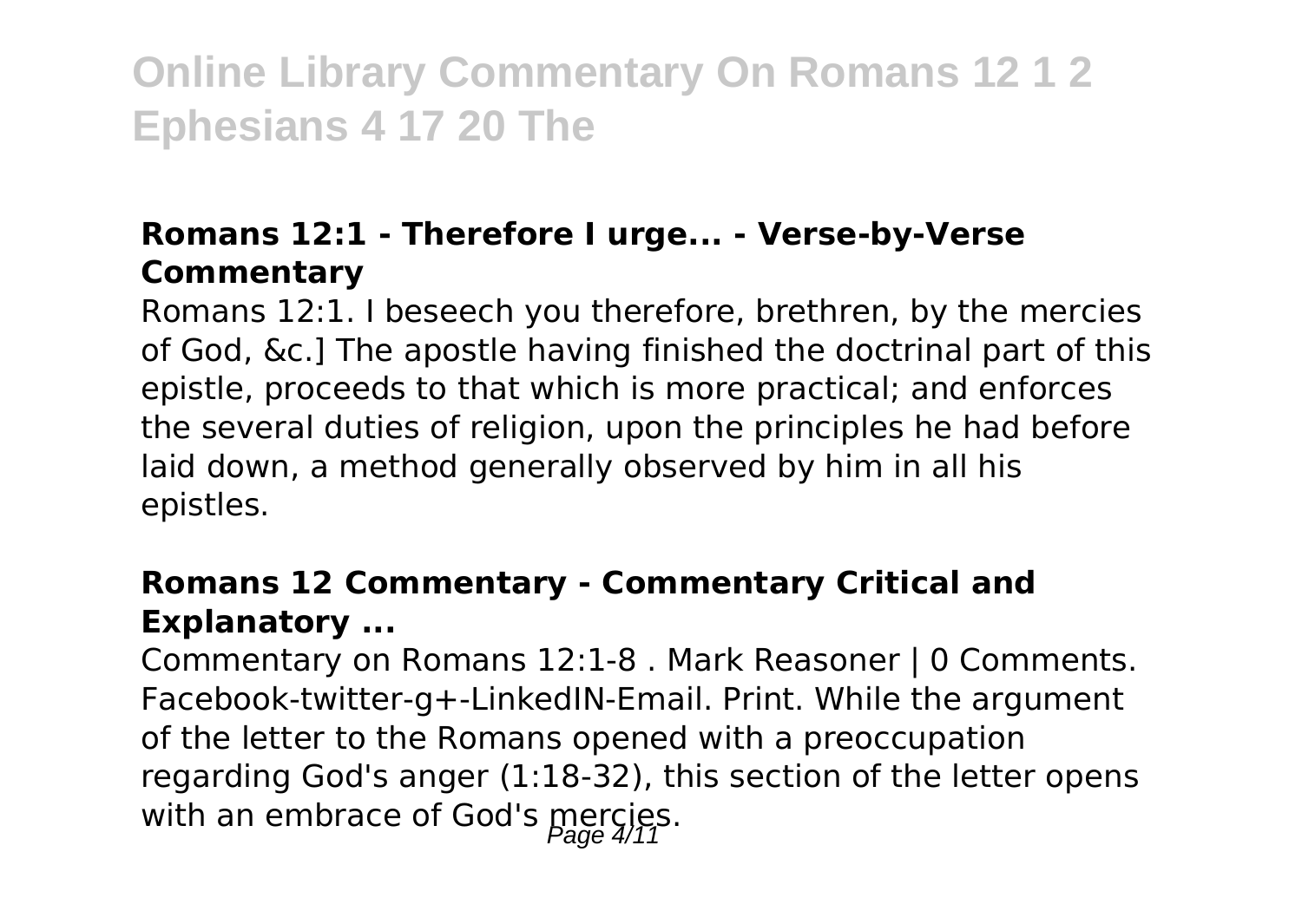### **Romans - Free Bible Commentary in easy English**

Romans 12:1-13 New International Version (NIV) A Living Sacrifice. 12 Therefore, I urge you, brothers and sisters, in view of God's mercy, to offer your bodies as a living sacrifice, holy and pleasing to God—this is your true and proper worship. 2 Do not conform to the pattern of this world, but be transformed by the renewing of your mind. Then you will be able to test and approve what God ...

### **Dare to Be Different—A Commentary on Romans 12:1-2 – Bible ...**

Romans 12 Inductive Bible Study. I. Based on the truths learned in the first section of the book, we should offer ourselves as living sacrifices to God (1-2) II. We are to use each of our unique God-given gifts for His glory (3-8) A. Because what we have is from God, we ought to be  $\text{pump}_1$ e (3) ...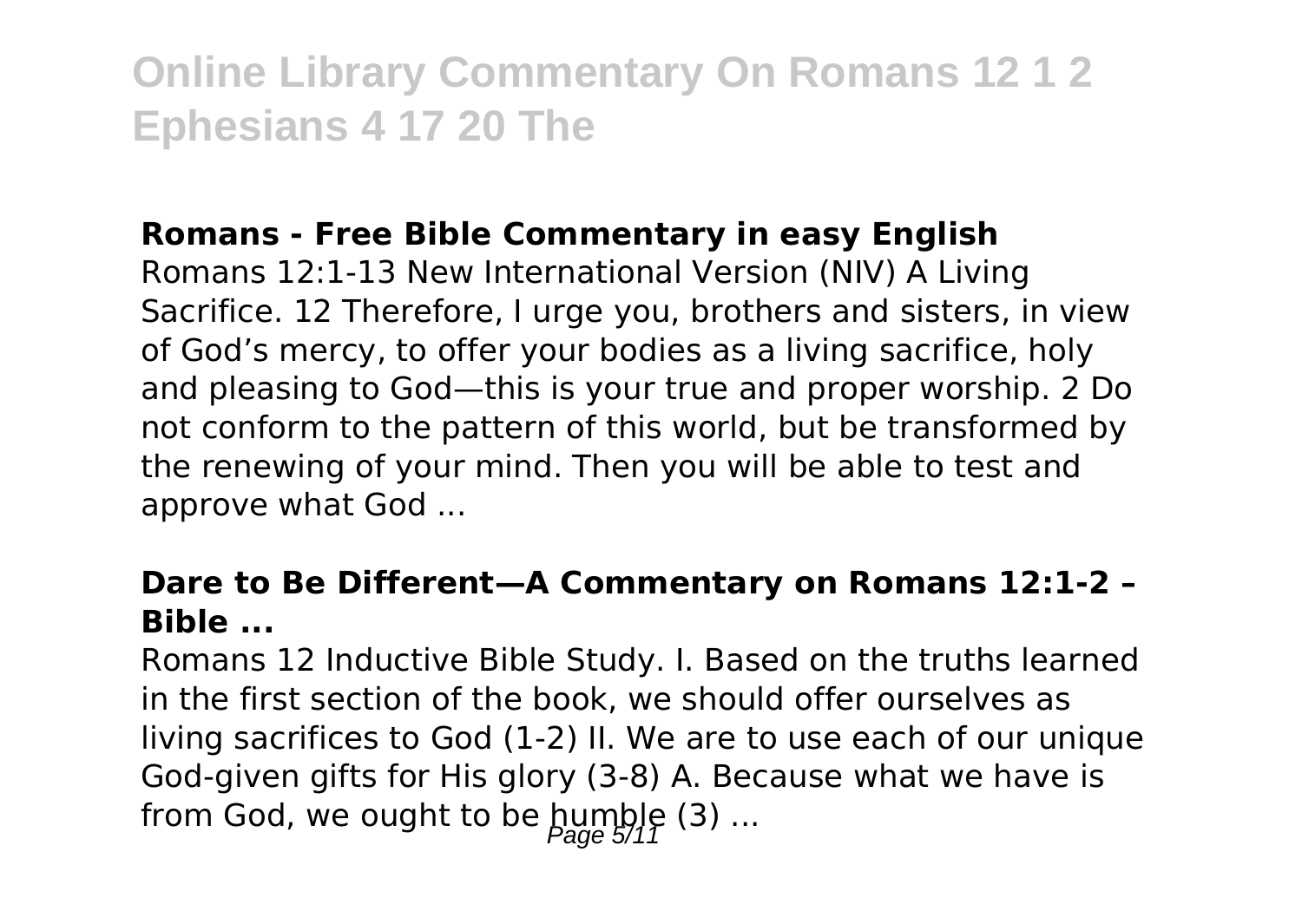#### **Romans 12:1 Commentary | Precept Austin**

7. In the original language, Paul simply writes 'the \*fathers'. He means Abraham, Isaac and Jacob. Jacob's 12 sons were the \*ancestors of the 12 tribes. (That is, the 12 large families which became the \*Israelites.) 8. \*Christ was born as a \*Jew (Matthew 1:1). The last words of verse 5 are words to praise God.

**29. The Road to Renewal (Romans 12:1-2) | Bible.org** Romans 12 Commentary, One of over 110 Bible commentaries freely available, this commentary, by the leading authority in the Church of Christ, presents a verse level look at the Bible.

**Romans 1:12 Commentaries: that is, that I may be ...** As you study through the book of Romans, and particularly chapter 12 and following, it is important to note that salvation is through God's grace and  $\text{pot}\_{\text{200}}$  ( $\text{y11}$ works. However, a natural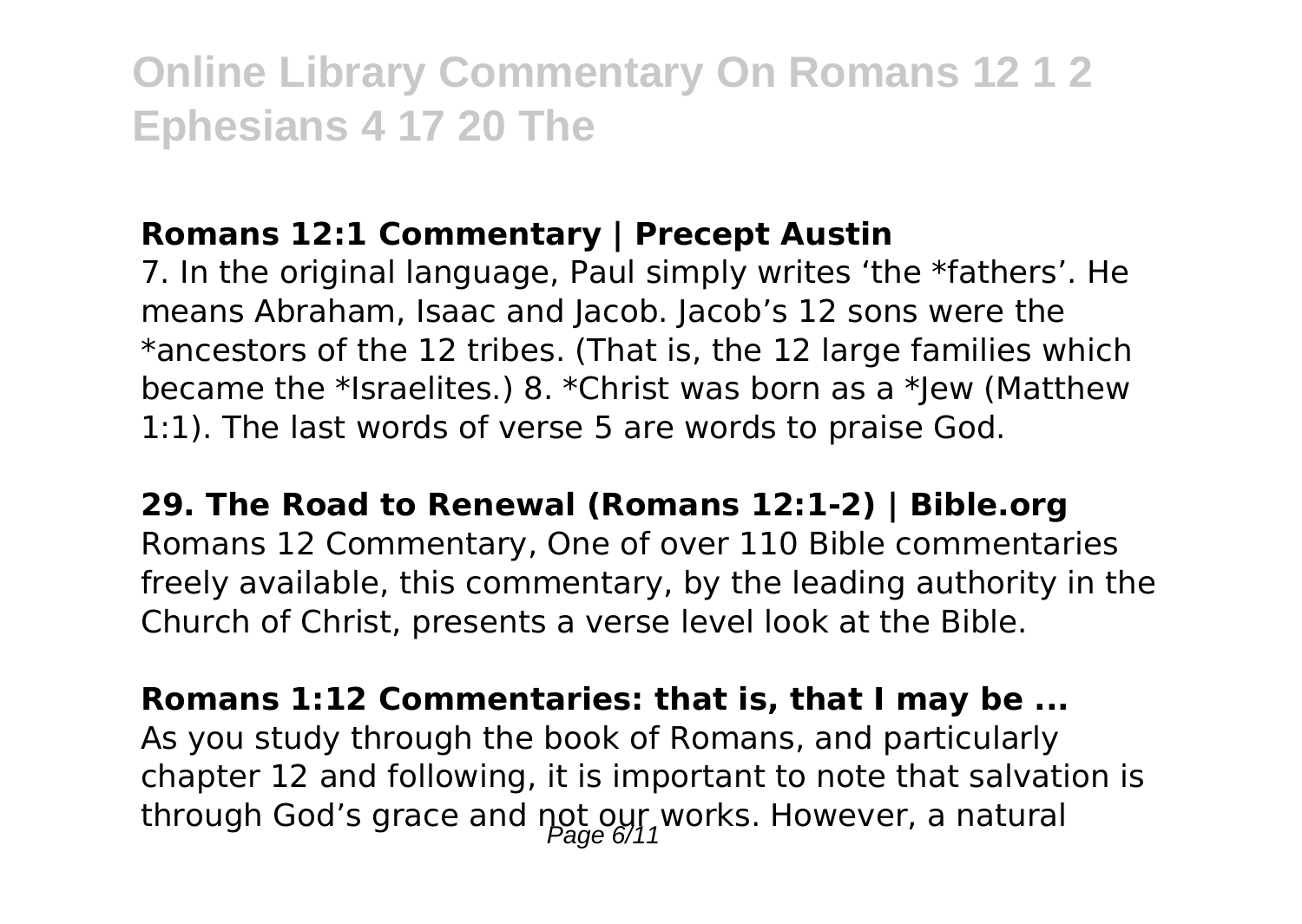result of this salvation is to live a life pleasing to God. This is exactly where Paul picks up in Romans 12:1. Living Sacrifice – Romans 12:1

### **Romans 12 Commentary - James Burton Coffman Commentaries ...**

(Romans 12:1-2) Our God is saying here, "Dare to be different. It's for your own good, it's My will, and it pleases Me." God's almighty powerful Spirit is living inside of us. We can dare to be different. To do so, we must do three things: 1) dare to evaluate, 2) dare to submit, and 3) dare to expect results. Dare to Evaluate

#### **Romans Chapter 12 Inductive Bible Study and Questions**

Romans 12:1 I urge you, therefore brethren, by the mercies of God, to present your bodies a living and holy sacrifice, acceptable to God, which is your spiritual service of worship.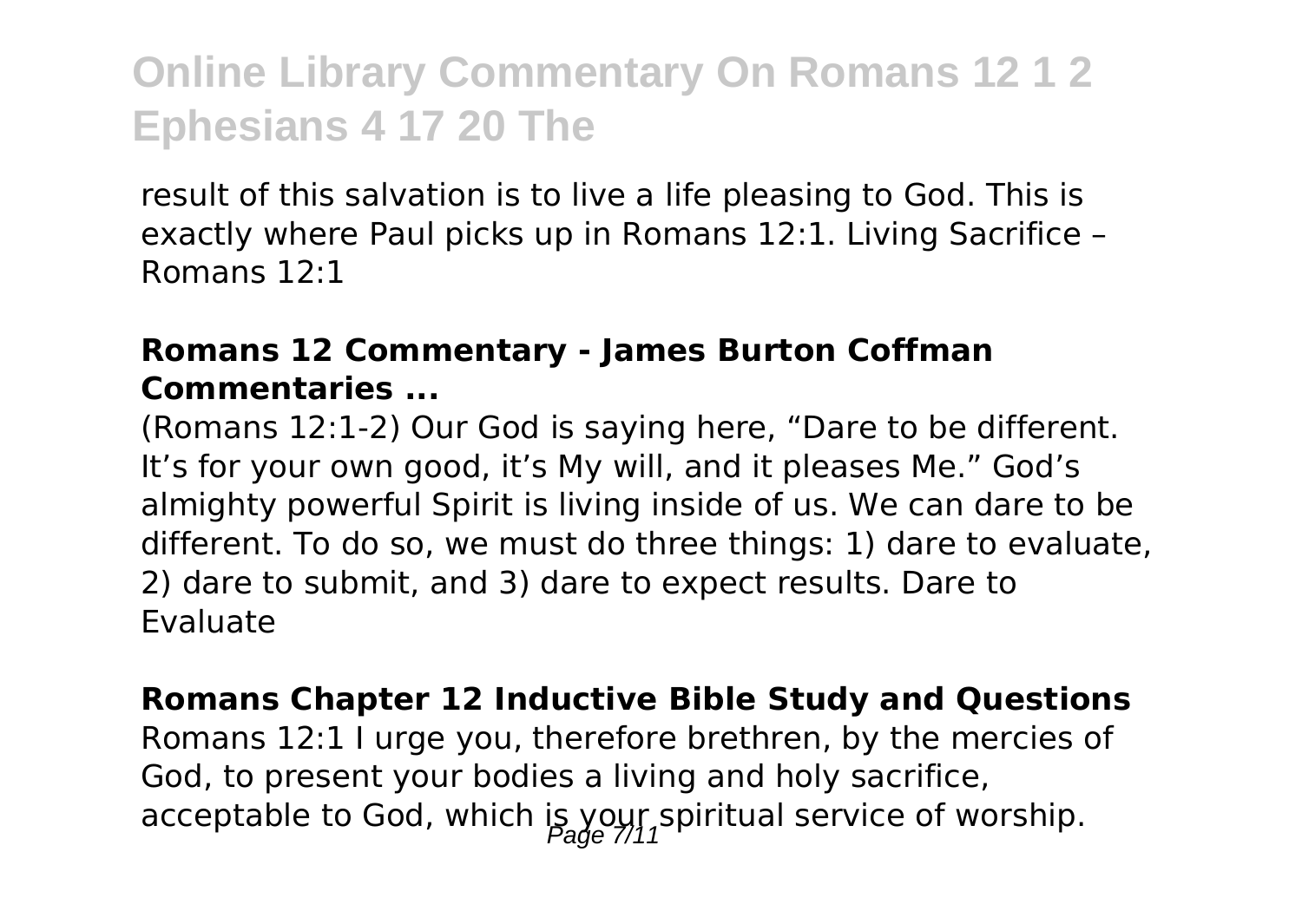(NASB: Lockman)Greek: Parakalo oun humas adelphoi, dia ton oiktirmon tou theou, parastesai ta somata umon thusian zosan agian euareston to theo, ten logiken latreian humon. Amplified: I APPEAL to you therefore ...

#### **Commentary On Romans 12 1**

Romans 12:1-3 Paul exhorteth to holiness and conformity to God's will; and to think soberly of the gifts allotted every man respectively. Romans 12:4,5 We are all members of one body in Christ, Romans 12:6-8 and should diligently exercise our several gifts for the common benefit. Romans 12:9-18 Sundry practical duties recommended,

### **Romans 12:1 Commentaries: Therefore I urge you, brethren ...**

Romans 12:1 - Therefore  $\lim_{\beta \to 0}$  you, brethren, by the mercies of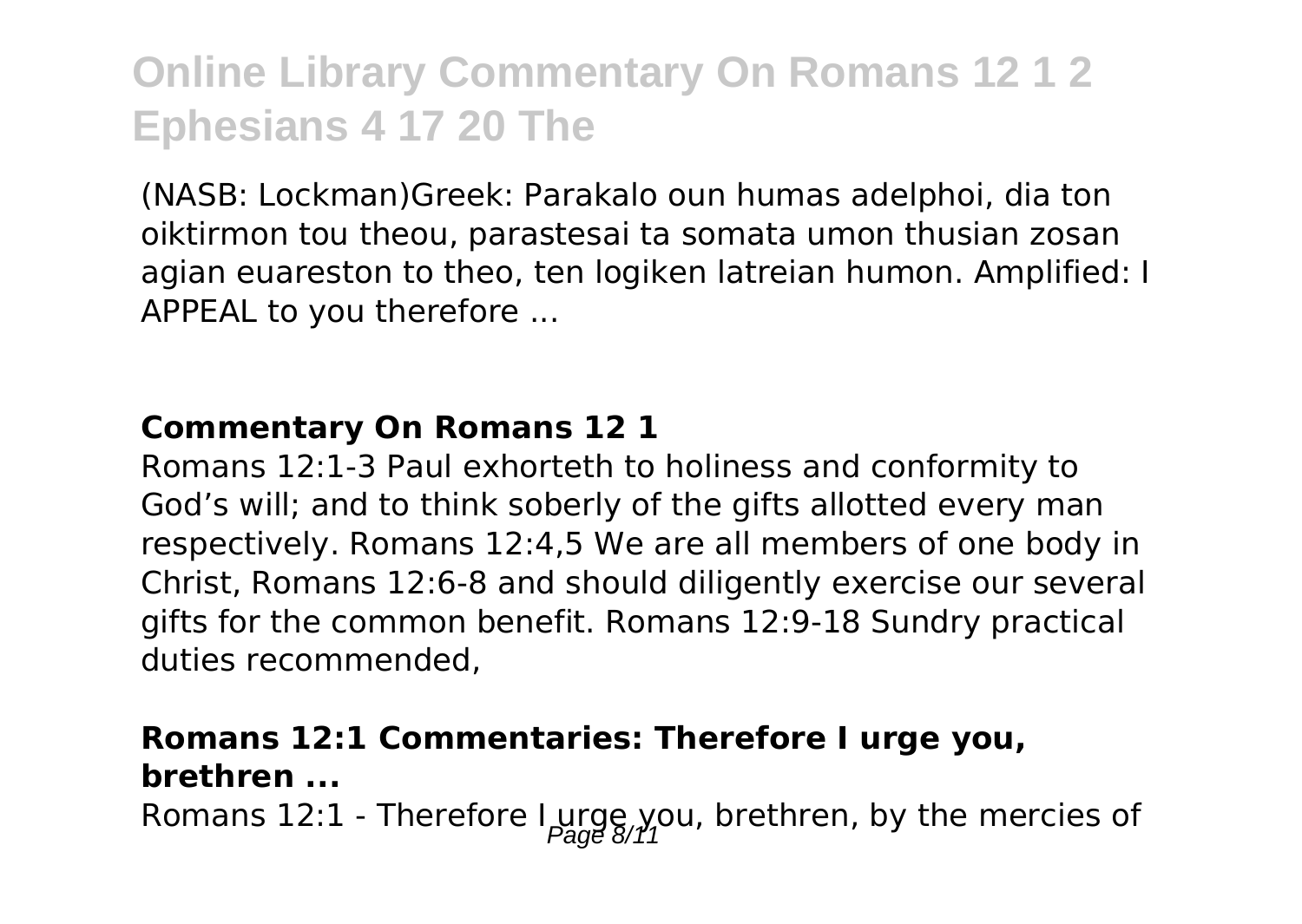God, to present your bodies a living and holy sacrifice,... - Verseby-Verse Commentary

#### **Romans 12:1-2 – Sermon Writer**

CHAPTER 12. Romans 12:1-21.DUTIES OF BELIEVERS, GENERAL AND PARTICULAR. The doctrinal teaching of this Epistle is now followed up by a series of exhortations to practical duty.

#### **Romans 12:1-8 – Sermon Writer**

Romans 12 – Living the Christian Life A. The foundation for Christian living. J.B. Phillips has an outstanding and memorable translation of Romans 12:1-2: With eyes wide open to the mercies of God, I beg you, my brothers, as an act of intelligent worship, to give Him your bodies, as a living sacrifice, consecrated to Him and acceptable by Him.

# Romans 12:1-13 - A Living Sacrifice - Therefore, I urge ...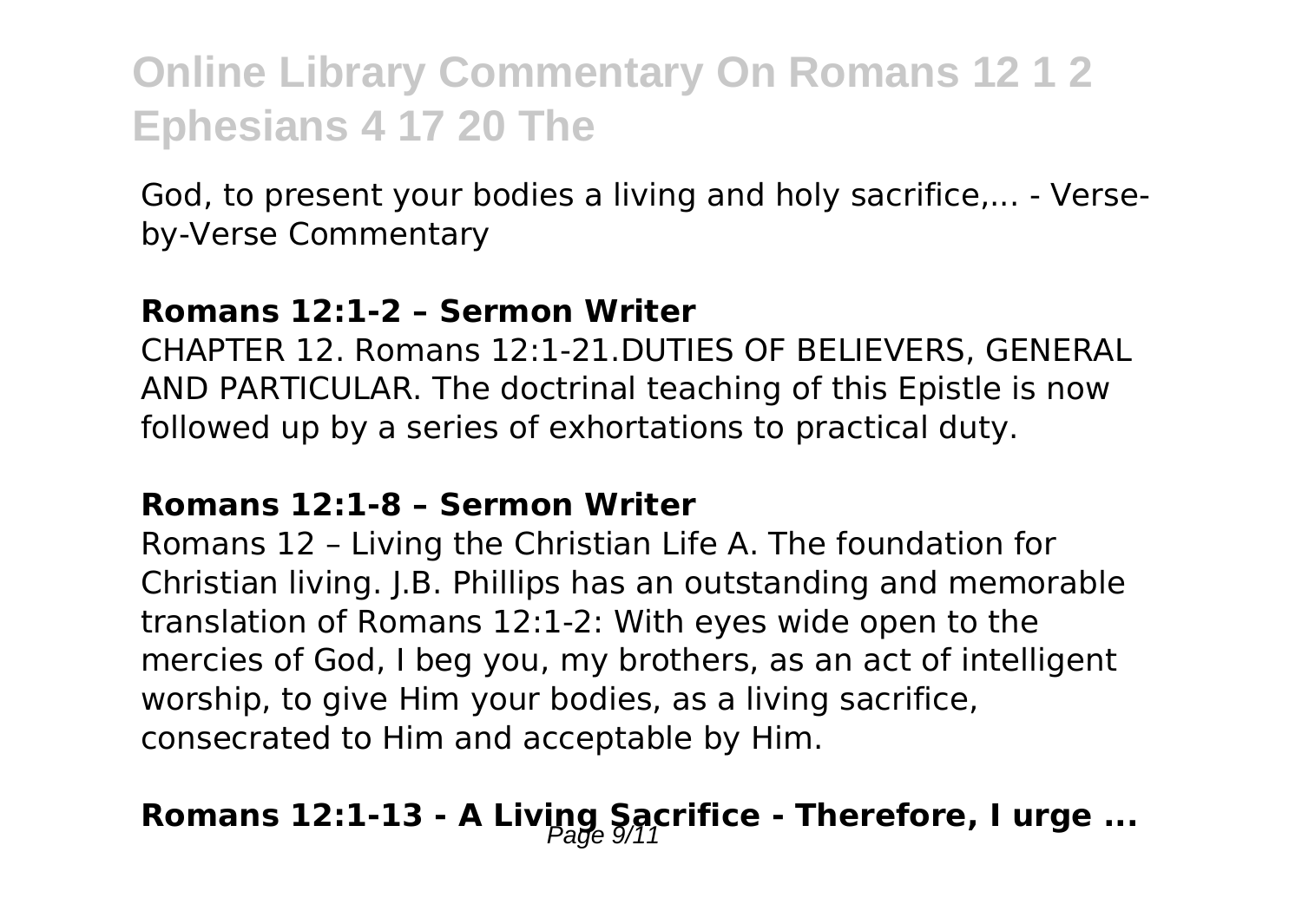Romans 12 begins the last major section of this great epistle. In chapters 1-3a, Paul began by demonstrating every man's need of a righteousness greater than he can establish by his own works. In chapters 3b-5, Paul proclaims that a God-kind of righteousness has been provided in the Person and work of lesus Christ.

### **Enduring Word Bible Commentary Romans Chapter 12** Romans 12:1-2 is the transition to the last major segment of this Epistle to the Romans. The doctrinal foundation for the Christian life has been laid down in the first 11 chapters. Now in chapters 12-15 Paul will spell out some of the ways our faith and doctrine should be demonstrated in our daily lives.

#### **Romans 12:1-8 Commentary by Mark Reasoner - Working**

**...**

Biblical Commentary (Bible study) Romans 12:1-8 EXEGESIS: